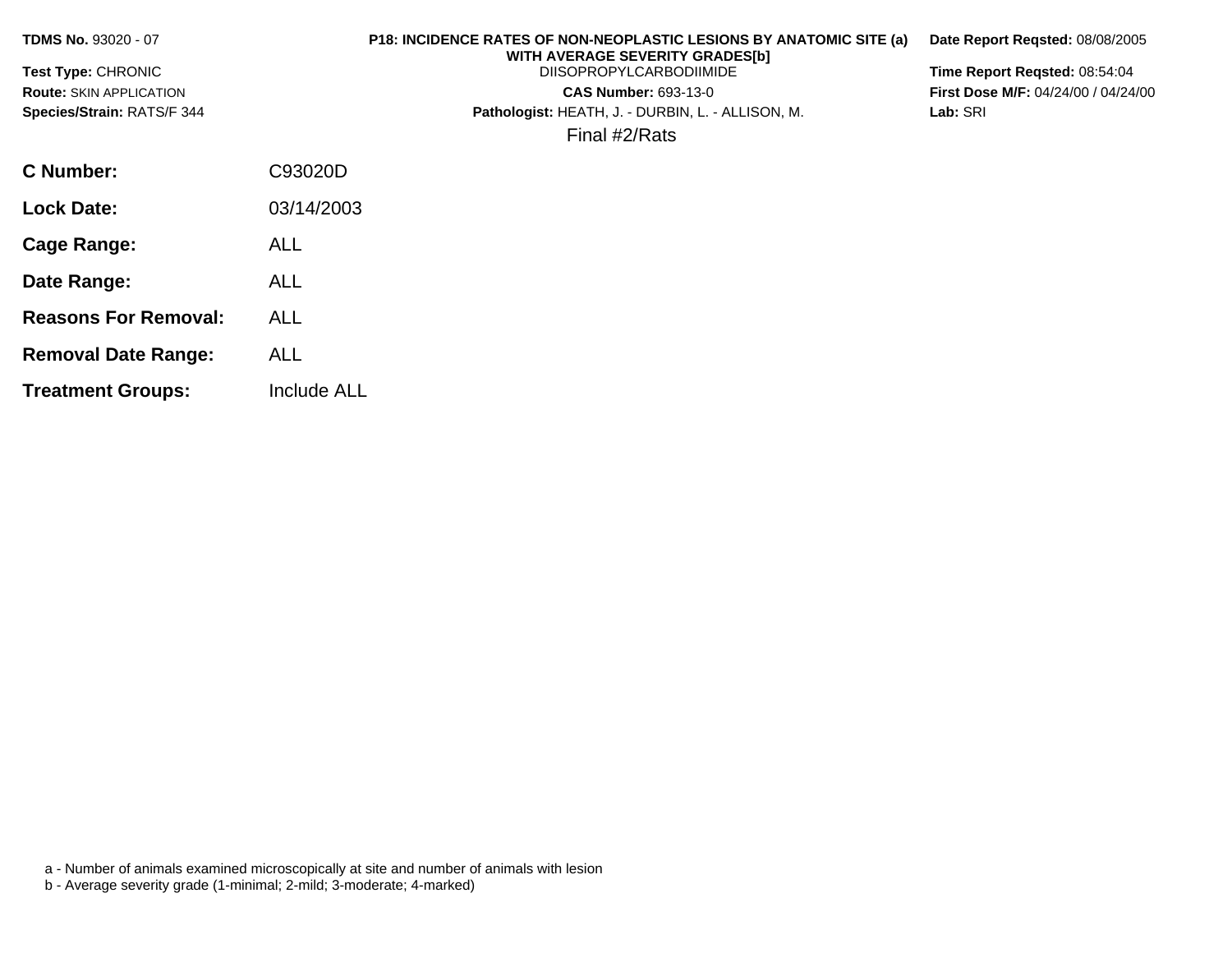**Route:** SKIN APPLICATION **Species/Strain:** RATS/F 344

#### **P18: INCIDENCE RATES OF NON-NEOPLASTIC LESIONS BY ANATOMIC SITE (a)**

**Date Report Reqsted:** 08/08/2005

**WITH AVERAGE SEVERITY GRADES[b]**  DIISOPROPYLCARBODIIMIDE

**CAS Number:** 693-13-0

**Pathologist:** HEATH, J. - DURBIN, L. - ALLISON, M.

**Time Report Reqsted:** 08:54:04 **First Dose M/F:** 04/24/00 / 04/24/00 **Lab:** SRI

| <b>FISCHER 344 RATS MALE</b>                           | 0 MG/KG        | <b>10 MG/KG</b> | 20 MG/KG       | 40 MG/KG            |  |
|--------------------------------------------------------|----------------|-----------------|----------------|---------------------|--|
| <b>Disposition Summary</b>                             |                |                 |                |                     |  |
| <b>Animals Initially in Study</b>                      | 50             | 50              | 50             | 50                  |  |
| <b>Early Deaths</b>                                    |                |                 |                |                     |  |
| <b>Moribund Sacrifice</b>                              | 18             | 12              | 10             | 23                  |  |
| <b>Natural Death</b>                                   | 12             | 8               | 8              | 10                  |  |
| <b>Survivors</b><br><b>Terminal Sacrifice</b>          | 20             | 30              | 32             | 17                  |  |
| <b>Animals Examined Microscopically</b>                | 50             | 50              | 50             | 50                  |  |
|                                                        |                |                 |                |                     |  |
| <b>ALIMENTARY SYSTEM</b>                               |                |                 |                |                     |  |
| Intestine Large, Cecum                                 | (50)           | (50)            | (50)           | (49)                |  |
| Ulcer                                                  | $1$ [2.0]      |                 |                |                     |  |
| Edema                                                  | $1$ [3.0]      | 2[2.5]          | 4[2.8]         | 2[3.0]              |  |
| Hemorrhage                                             |                |                 | 1[2.0]         |                     |  |
| Intestine Large, Colon<br>Inflammation, Chronic Active | (50)           | (50)<br>1[3.0]  | (50)           | (50)                |  |
| Intestine Small, Duodenum                              | (49)           | (49)            | (49)           | (49)                |  |
| Epithelium, Hyperplasia                                |                | $1$ [3.0]       | 2[3.0]         | $1$ [2.0]           |  |
| Liver                                                  | (50)           | (50)            | (50)           | (50)                |  |
| Angiectasis                                            | 2[1.5]         | 2[3.0]          | 1[2.0]         | 1[3.0]              |  |
| Clear Cell Focus                                       | 16             | 11              | 14             | 8                   |  |
| <b>Mixed Cell Focus</b>                                | $\overline{4}$ | 6               | 6              | $\overline{4}$      |  |
| <b>Basophilic Focus</b>                                | 14             | 14              | 22             | $\boldsymbol{9}$    |  |
| Hepatodiaphragmatic Nodule                             | 5              | $\mathbf 5$     | $\overline{7}$ | 8                   |  |
| <b>Eosinophilic Focus</b>                              | 6              | 2               | $\overline{7}$ | $\overline{4}$      |  |
| Degeneration, Cystic                                   | 3[2.0]         | 5[2.0]          | 4[2.3]         |                     |  |
| Necrosis, Focal                                        |                | 1[2.0]          | $1$ [3.0]      |                     |  |
| Infiltration Cellular, Mixed Cell                      |                | 2[2.0]          | 4[2.0]         |                     |  |
| Regeneration                                           |                | 1[2.0]          | 1[3.0]         |                     |  |
| Hemorrhage<br>Metaplasia, Atypical                     |                |                 | 2[2.5]         | 1[2.0]<br>$1$ [3.0] |  |
| Cyst                                                   |                |                 |                | $1$ [3.0]           |  |
| Bile Duct, Hyperplasia                                 | $33$ [1.6]     | 36 [2.1]        | $31$ [1.7]     | 17 [1.7]            |  |
| Centrilobular, Necrosis                                | 4[2.0]         | 3[2.0]          | 2[2.0]         |                     |  |
| Hepatocyte, Vacuolization Cytoplasmic                  | 6[3.2]         | 6 [3.3]         | 7[3.3]         | 1[3.0]              |  |
| Kupffer Cell, Pigmentation                             |                | 2[2.5]          |                |                     |  |

a - Number of animals examined microscopically at site and number of animals with lesion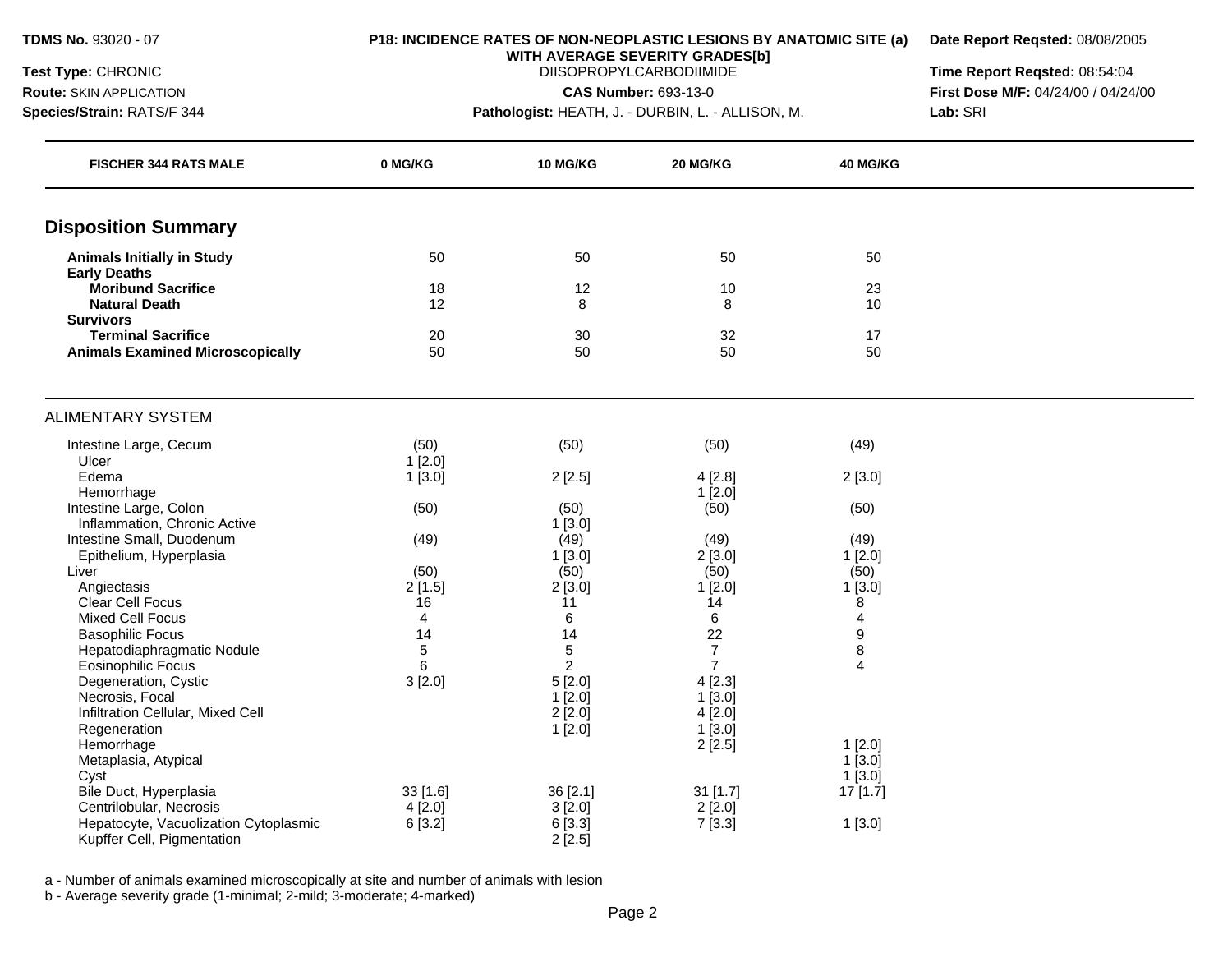**Route:** SKIN APPLICATION **Species/Strain:** RATS/F 344

#### **P18: INCIDENCE RATES OF NON-NEOPLASTIC LESIONS BY ANATOMIC SITE (a)**

**Date Report Reqsted:** 08/08/2005

**WITH AVERAGE SEVERITY GRADES[b]**  DIISOPROPYLCARBODIIMIDE

**CAS Number:** 693-13-0

**Pathologist:** HEATH, J. - DURBIN, L. - ALLISON, M.

**Time Report Reqsted:** 08:54:04 **First Dose M/F:** 04/24/00 / 04/24/00 **Lab:** SRI

| <b>FISCHER 344 RATS MALE</b>   | 0 MG/KG      | 10 MG/KG                | 20 MG/KG  | 40 MG/KG   |  |
|--------------------------------|--------------|-------------------------|-----------|------------|--|
| Mesentery                      | (9)          | (9)                     | (12)      | (6)        |  |
| <b>Accessory Spleen</b>        | $\mathbf{1}$ |                         |           |            |  |
| Fat, Necrosis                  | 7[2.7]       | 6[3.2]                  | 8[2.8]    | 3[2.7]     |  |
| Pancreas                       | (50)         | (50)                    | (50)      | (50)       |  |
| Atrophy                        | 18 [1.9]     | 28 [2.2]                | 32 [1.9]  | $21$ [2.3] |  |
| Cyst                           | 2[3.0]       | 3[3.0]                  | 5[3.0]    | 3[3.0]     |  |
| Hemorrhage                     |              |                         | 1[3.0]    |            |  |
| Acinus, Cytoplasmic Alteration |              | 1[3.0]                  | 1[3.0]    | 1[3.0]     |  |
| Acinus, Hyperplasia, Focal     | 2[2.0]       | 5[2.2]                  | 4[2.0]    |            |  |
| Salivary Glands                | (49)         | (50)                    | (50)      | (50)       |  |
| Atrophy                        | 1[2.0]       |                         | 1[3.0]    | 2[2.0]     |  |
| Necrosis                       |              |                         | $1$ [2.0] | 1[2.0]     |  |
| Stomach, Forestomach           | (50)         | (50)                    | (50)      | (49)       |  |
| Inflammation, Chronic          | 2[2.5]       | 1[2.0]                  |           | 2[3.0]     |  |
| Ulcer                          | 7[3.0]       | 6[3.2]                  | 6[3.5]    | 2[4.0]     |  |
| Erosion                        | $1$ [2.0]    | 1[1.0]                  | 1[2.0]    |            |  |
| Edema                          | 3[3.0]       | 3[3.0]                  | 5[3.4]    | 2[3.5]     |  |
| Perforation                    | 1            |                         | 1         |            |  |
| Diverticulum                   |              | $\overline{\mathbf{1}}$ |           |            |  |
| Epithelium, Hyperplasia        | 7[2.9]       | 6 [3.3]                 | 8[2.5]    | 5[2.2]     |  |
| Stomach, Glandular             | (50)         | (50)                    | (50)      | (49)       |  |
| Inflammation, Chronic          | 1[3.0]       | 1[2.0]                  |           |            |  |
| Erosion                        | 7[2.6]       | 6 [2.3]                 | 3[3.0]    | 3[2.0]     |  |
| Ulcer                          | 4[2.8]       | 2[2.5]                  | $3$ [2.3] | 1[2.0]     |  |
| Cyst                           |              | 1[3.0]                  | 1[3.0]    |            |  |
| Edema                          |              | 2[3.0]                  |           |            |  |
| Glands, Hyperplasia            | 2[2.0]       |                         | 1[2.0]    | 1[2.0]     |  |
| <b>CARDIOVASCULAR SYSTEM</b>   |              |                         |           |            |  |
| Heart                          | (50)         | (50)                    | (50)      |            |  |
| Cardiomyopathy                 |              |                         |           | (50)       |  |
| Thrombosis                     | 41 [2.1]     | 44 [2.3]                | 44 [2.4]  | 36 [1.7]   |  |
| Inflammation, Chronic          | 5[3.0]       | 1[4.0]                  | 5[3.4]    |            |  |
|                                |              | 1[3.0]                  | 1[3.0]    |            |  |
| <b>ENDOCRINE SYSTEM</b>        |              |                         |           |            |  |
| <b>Adrenal Cortex</b>          | (50)         | (49)                    | (50)      | (50)       |  |
| Degeneration, Fatty            | 12 [2.2]     | 11 [1.8]                | 15 [2.2]  | 8[2.0]     |  |

a - Number of animals examined microscopically at site and number of animals with lesion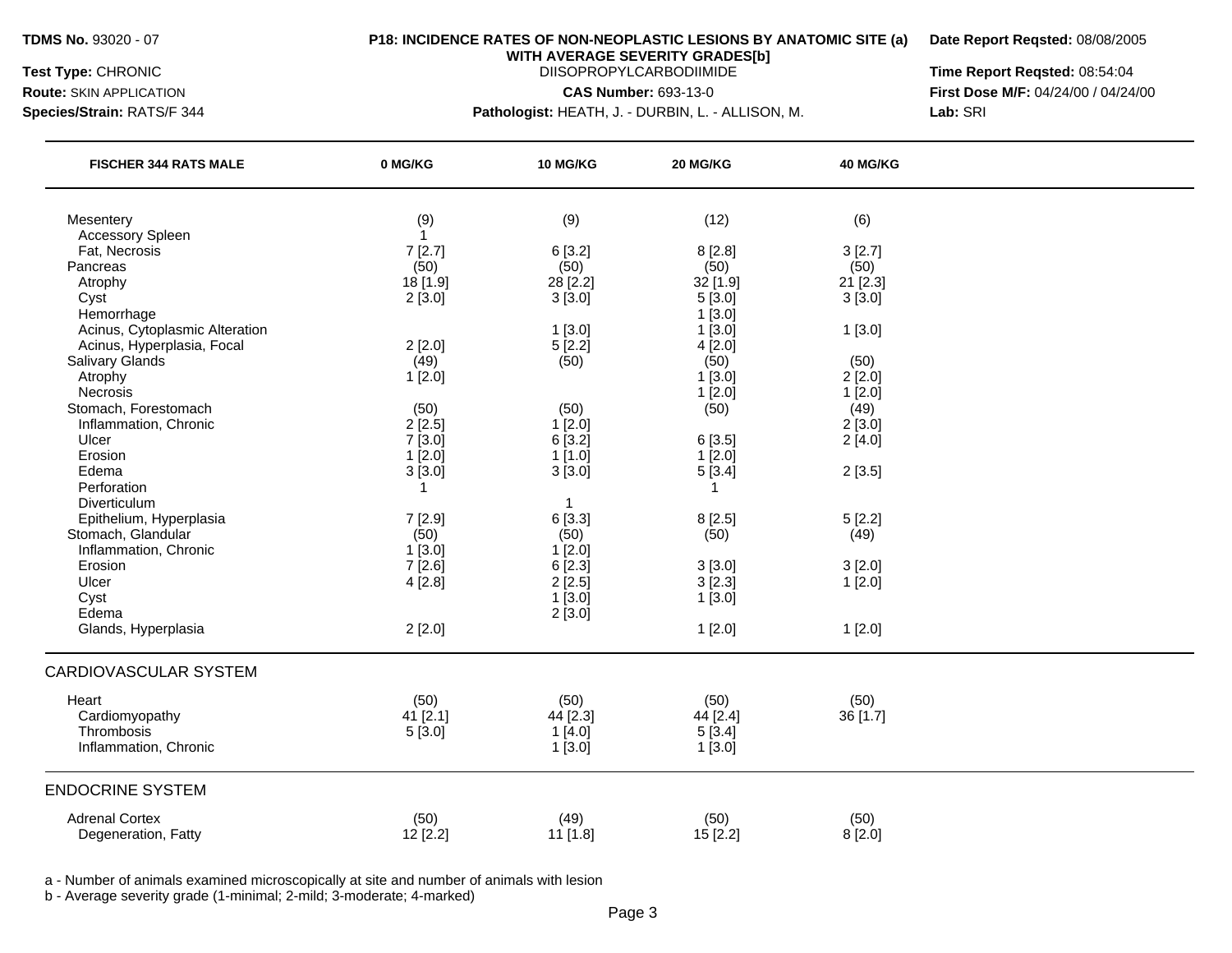**Route:** SKIN APPLICATION **Species/Strain:** RATS/F 344

#### **P18: INCIDENCE RATES OF NON-NEOPLASTIC LESIONS BY ANATOMIC SITE (a)**

**Date Report Reqsted:** 08/08/2005

**WITH AVERAGE SEVERITY GRADES[b]**  DIISOPROPYLCARBODIIMIDE

**CAS Number:** 693-13-0

**Pathologist:** HEATH, J. - DURBIN, L. - ALLISON, M.

**Time Report Reqsted:** 08:54:04 **First Dose M/F:** 04/24/00 / 04/24/00 **Lab:** SRI

| <b>FISCHER 344 RATS MALE</b>             | 0 MG/KG  | <b>10 MG/KG</b> | 20 MG/KG | 40 MG/KG |  |
|------------------------------------------|----------|-----------------|----------|----------|--|
| Hyperplasia, Diffuse                     | 1[3.0]   |                 |          |          |  |
| Hyperplasia, Focal                       | 8[1.5]   | 8[1.5]          | 5[1.8]   | 5[1.6]   |  |
| <b>Accessory Adrenal Cortical Nodule</b> | 17 [3.0] | 16 [3.0]        | 16 [3.0] | 9[3.0]   |  |
| Hypertrophy, Focal                       | 3[2.0]   | 2[1.5]          | 7[2.0]   | 3[1.7]   |  |
| Adrenal Medulla                          | (50)     | (48)            | (50)     | (50)     |  |
| Hyperplasia                              | 7[1.9]   | 9[1.6]          | 16 [1.8] | 3[1.7]   |  |
| Islets, Pancreatic                       | (50)     | (50)            | (50)     | (50)     |  |
| Hyperplasia                              | 2[2.0]   |                 |          |          |  |
| Parathyroid Gland                        | (49)     | (48)            | (49)     | (48)     |  |
| Hyperplasia                              |          | 1[2.0]          |          |          |  |
| Hyperplasia, Focal                       |          |                 |          | 1[2.0]   |  |
| <b>Pituitary Gland</b>                   | (50)     | (50)            | (50)     | (50)     |  |
| Pars Distalis, Angiectasis               |          | 4[2.3]          | 1[3.0]   | 2[2.5]   |  |
| Pars Distalis, Cyst                      | 2[3.0]   | 3[3.0]          | 1[3.0]   | 1[3.0]   |  |
| Pars Distalis, Hyperplasia, Focal        | 3[1.0]   | 7[2.0]          | 7[2.3]   | 5[2.8]   |  |
| Pars Intermedia, Cyst                    |          | 1[3.0]          | 1[3.0]   | 1[3.0]   |  |
| <b>Thyroid Gland</b>                     | (50)     | (50)            | (50)     | (50)     |  |
| Ultimobranchial Cyst                     | 1[3.0]   |                 |          | 2[3.0]   |  |
| C-cell, Hyperplasia                      | 8[1.8]   | 12 [2.0]        | 3[1.3]   | 3[1.3]   |  |
| Follicle, Cyst                           | 4[3.0]   | 5[3.0]          | 2[3.0]   | 3[3.0]   |  |
| Follicular Cell, Hyperplasia             | 3[1.7]   |                 | 1 [2.0]  |          |  |

#### GENERAL BODY SYSTEM

None

#### GENITAL SYSTEM

| Epididymis<br>Granuloma Sperm | (50)     | (50)       | (50)       | (50)<br>1 [2.0] |
|-------------------------------|----------|------------|------------|-----------------|
| <b>Preputial Gland</b>        | (50)     | (50)       | (50)       | (50)            |
| Inflammation, Chronic         | 18 [2.0] | 26 [2.0]   | $17$ [2.1] | 9[2.1]          |
| Hyperplasia                   | 2[2.0]   |            |            | 1[2.0]          |
| Cyst                          |          | 2[3.0]     | $2$ [3.0]  | 1[3.0]          |
| Prostate                      | (50)     | (50)       | (50)       | (50)            |
| Inflammation, Chronic         | 40 [2.4] | $32$ [2.3] | $35$ [2.4] | $25$ [2.0]      |
| Epithelium, Hyperplasia       | 4 [1.8]  | 10[1.5]    | 2[1.5]     | 3 [1.7]         |
| Testes                        | (50)     | (50)       | (50)       | (50)            |
| Germinal Epithelium, Atrophy  | 12 [2.0] | $11$ [2.1] | 24 [2.3]   | 14 [2.6]        |

a - Number of animals examined microscopically at site and number of animals with lesion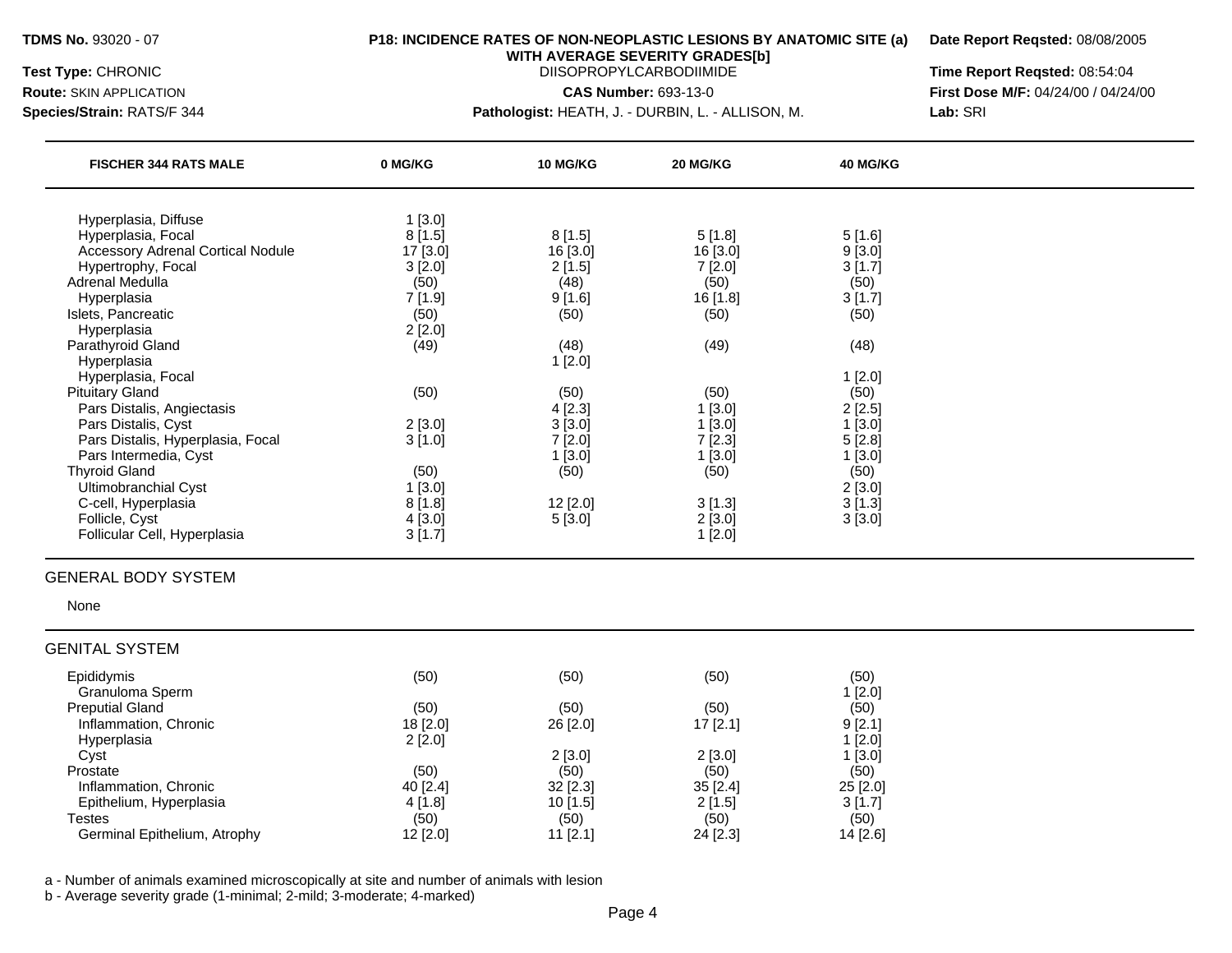**Route:** SKIN APPLICATION **Species/Strain:** RATS/F 344

#### **P18: INCIDENCE RATES OF NON-NEOPLASTIC LESIONS BY ANATOMIC SITE (a)**

**Date Report Reqsted:** 08/08/2005

**WITH AVERAGE SEVERITY GRADES[b]**  DIISOPROPYLCARBODIIMIDE

**CAS Number:** 693-13-0

**Pathologist:** HEATH, J. - DURBIN, L. - ALLISON, M.

**Time Report Reqsted:** 08:54:04 **First Dose M/F:** 04/24/00 / 04/24/00 **Lab:** SRI

| <b>FISCHER 344 RATS MALE</b>             | 0 MG/KG    | 10 MG/KG   | 20 MG/KG   | 40 MG/KG |  |
|------------------------------------------|------------|------------|------------|----------|--|
| Interstitial Cell, Hyperplasia           | 6[1.3]     | 6[1.5]     | 8[1.3]     | 8[1.5]   |  |
| <b>HEMATOPOIETIC SYSTEM</b>              |            |            |            |          |  |
| <b>Bone Marrow</b>                       | (50)       | (50)       | (50)       | (50)     |  |
| Myelofibrosis                            | 2[2.0]     | 1[3.0]     |            |          |  |
| Hyperplasia                              | 3[2.7]     | 7 [2.9]    | 3[3.0]     | 1[2.0]   |  |
| Infiltration Cellular, Histiocyte        |            |            | 1[3.0]     | 1[4.0]   |  |
| Lymph Node                               | (18)       | (14)       | (16)       | (13)     |  |
| Mediastinal, Ectasia                     | 3[3.0]     | 1[3.0]     | 1[4.0]     |          |  |
| Mediastinal, Hemorrhage                  | 2[3.5]     | 1[2.0]     | 4[2.5]     | 6[2.8]   |  |
| Mediastinal, Hyperplasia, Lymphoid       | 7[2.9]     | 5[2.6]     | 5[3.2]     | 7[2.4]   |  |
| Mediastinal, Pigmentation                | 2[2.0]     | 3[2.3]     | 5[2.6]     | 3[2.3]   |  |
| Pancreatic, Ectasia                      |            |            | 1[4.0]     |          |  |
| Pancreatic, Hemorrhage                   | 2[4.0]     |            | 2[2.0]     | 2[2.5]   |  |
| Pancreatic, Hyperplasia, Lymphoid        |            | $1$ [2.0]  | 2[3.0]     |          |  |
| Pancreatic, Pigmentation                 | 1[3.0]     | 1[2.0]     |            | 3[2.0]   |  |
| Lymph Node, Mandibular                   | (0)        | (1)        | (4)        | (1)      |  |
| Ectasia                                  |            |            | 2[3.0]     |          |  |
| Hemorrhage                               |            |            |            | 1[1.0]   |  |
| Lymph Node, Mesenteric                   | (50)       | (50)       | (50)       | (50)     |  |
| Hemorrhage                               | 10 [1.8]   | 3[1.3]     | $11$ [1.5] | 6[1.5]   |  |
| Hyperplasia, Lymphoid                    | $18$ [2.2] | $15$ [2.2] | $20$ [2.1] | 15[2.1]  |  |
| Ectasia                                  | 3[2.3]     | 5[2.8]     | 3[2.3]     | 1[2.0]   |  |
| Pigmentation                             | 15 [2.0]   | 8[2.1]     | 16 [2.0]   | 12 [2.0] |  |
| Spleen                                   | (50)       | (50)       | (50)       | (50)     |  |
| Hematopoietic Cell Proliferation         | $10$ [1.8] | 9[2.0]     | $11$ [2.1] | 4[1.8]   |  |
| Pigmentation                             | 9[2.9]     | 5[2.8]     | 6[2.3]     | 25 [2.6] |  |
| Fibrosis                                 | 2[2.5]     | 3[3.0]     | 2[3.0]     | 2[2.5]   |  |
| Necrosis                                 |            | $1$ [3.0]  | 1[4.0]     |          |  |
|                                          | 2[3.5]     |            |            | 1[3.0]   |  |
| Hemorrhage<br>Lymphoid Follicle, Atrophy |            | 1[4.0]     |            |          |  |
|                                          | 1[3.0]     |            | 1[3.0]     | 2[2.0]   |  |
| Lymphoid Follicle, Hyperplasia           |            | $1$ [3.0]  |            | 1[2.0]   |  |
| Thymus                                   | (49)       | (46)       | (46)       | (49)     |  |
| Hemorrhage                               | 1[2.0]     |            |            | 5[2.4]   |  |
| <b>INTEGUMENTARY SYSTEM</b>              |            |            |            |          |  |
| Mammary Gland                            | (49)       | (48)       | (47)       | (48)     |  |

a - Number of animals examined microscopically at site and number of animals with lesion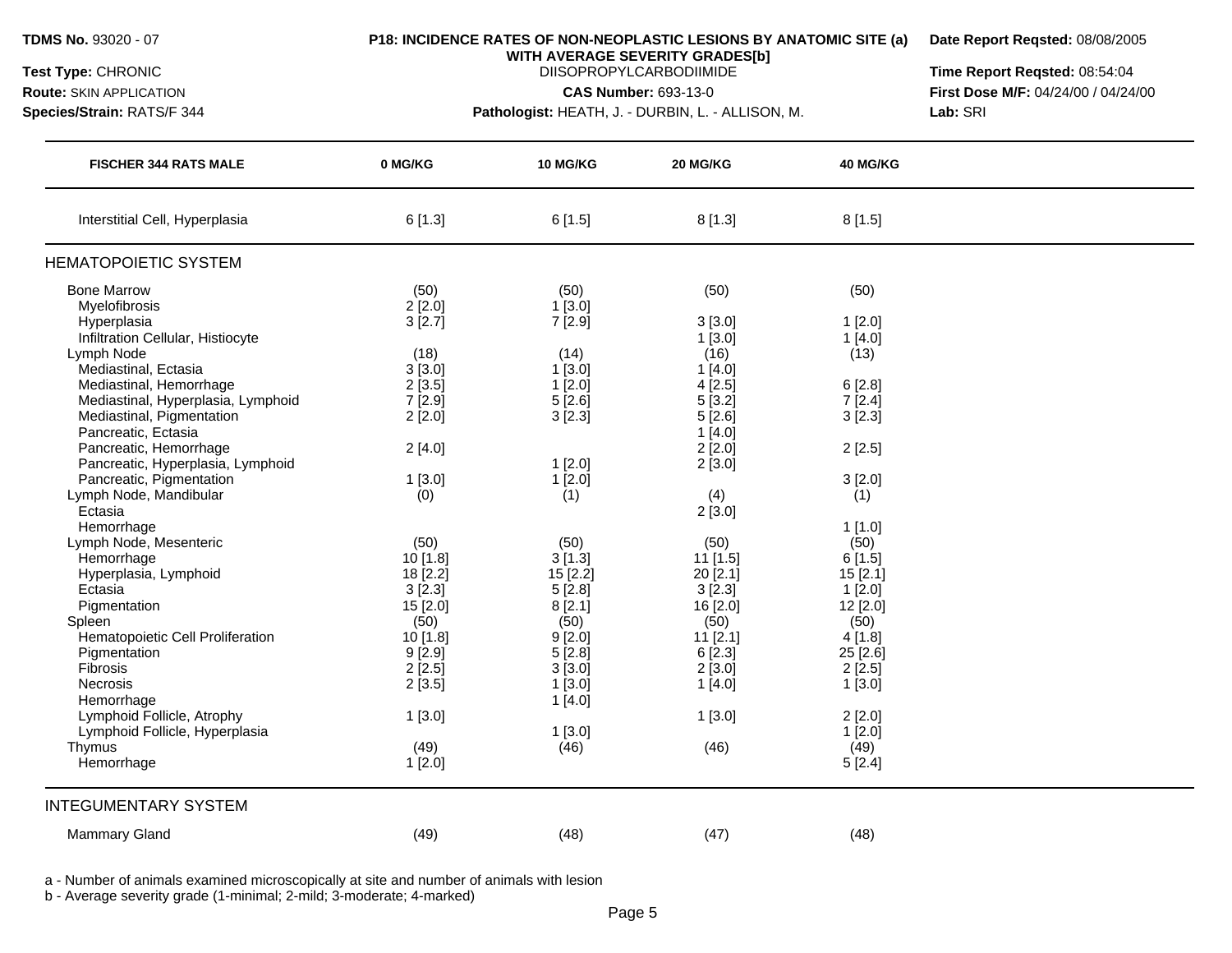**Route:** SKIN APPLICATION **Species/Strain:** RATS/F 344

### **P18: INCIDENCE RATES OF NON-NEOPLASTIC LESIONS BY ANATOMIC SITE (a)**

**Date Report Reqsted:** 08/08/2005

**WITH AVERAGE SEVERITY GRADES[b]**  DIISOPROPYLCARBODIIMIDE

**CAS Number:** 693-13-0

**Pathologist:** HEATH, J. - DURBIN, L. - ALLISON, M.

**Time Report Reqsted:** 08:54:04 **First Dose M/F:** 04/24/00 / 04/24/00 **Lab:** SRI

| <b>FISCHER 344 RATS MALE</b>                                                                                                                                 | 0 MG/KG                                                             | 10 MG/KG                                                                      | 20 MG/KG                                                             | 40 MG/KG                                                                         |  |
|--------------------------------------------------------------------------------------------------------------------------------------------------------------|---------------------------------------------------------------------|-------------------------------------------------------------------------------|----------------------------------------------------------------------|----------------------------------------------------------------------------------|--|
| Hyperplasia<br>Skin<br>Inflammation, Chronic<br>Ulcer<br>Cyst Epithelial Inclusion                                                                           | 31 [3.1]<br>(49)<br>5[3.6]<br>4[3.5]                                | 25 [2.8]<br>(50)<br>1[4.0]<br>5[3.4]<br>4                                     | 29 [3.0]<br>(50)<br>2[4.0]<br>5[4.0]<br>$\overline{2}$               | 10 [2.7]<br>(50)<br>2[2.5]<br>4[3.5]                                             |  |
| Epidermis, Hyperplasia<br>Epidermis, Skin, Site Of Application,                                                                                              | 9[3.6]<br>1[1.0]                                                    | 7[3.6]<br>10 [1.0]                                                            | 8 [3.5]<br>29 [1.1]                                                  | 6[3.5]<br>19 [1.1]                                                               |  |
| Hyperplasia<br>Skin, Site Of Application, Erosion<br>Skin, Site Of Application, Inflammation,<br>Chronic                                                     |                                                                     | 6[1.0]                                                                        | 1[1.0]<br>12 [1.0]                                                   | 11 [1.0]                                                                         |  |
| MUSCULOSKELETAL SYSTEM                                                                                                                                       |                                                                     |                                                                               |                                                                      |                                                                                  |  |
| <b>Bone</b>                                                                                                                                                  | (50)                                                                | (50)                                                                          | (50)                                                                 | (50)                                                                             |  |
| Cranium, Osteopetrosis<br>Femur, Osteopetrosis                                                                                                               | 1[2.0]                                                              |                                                                               |                                                                      | 1[3.0]                                                                           |  |
| <b>NERVOUS SYSTEM</b>                                                                                                                                        |                                                                     |                                                                               |                                                                      |                                                                                  |  |
| <b>Brain</b><br>Compression<br>Hydrocephalus<br>Hemorrhage<br>Gliosis<br>Arteriole, Necrosis, Fibrinoid<br>Neuron, Necrosis                                  | (50)<br>16 [3.2]<br>7[2.0]<br>1[1.0]                                | (50)<br>10 [3.0]<br>1[2.0]<br>1[1.0]                                          | (50)<br>15[3.1]<br>5[2.0]<br>3[1.7]<br>$1$ [2.0]                     | (50)<br>4[3.5]<br>2[2.5]<br>11 [2.5]<br>2[1.0]<br>5[1.8]<br>16 [1.9]             |  |
| <b>RESPIRATORY SYSTEM</b>                                                                                                                                    |                                                                     |                                                                               |                                                                      |                                                                                  |  |
| Lung<br>Infiltration Cellular, Histiocyte<br>Hemorrhage<br>Inflammation, Chronic<br>Edema<br>Metaplasia, Osseous<br>Alveolar Epithelium, Hyperplasia<br>Nose | (50)<br>$21$ [1.5]<br>6[1.7]<br>9[1.2]<br>2[2.5]<br>10[1.3]<br>(50) | (50)<br>19 [1.5]<br>6 [2.0]<br>13 [1.2]<br>2[2.5]<br>2[2.5]<br>4[2.5]<br>(50) | (50)<br>$21$ [1.3]<br>7[2.1]<br>16 [1.4]<br>2[1.5]<br>6[2.0]<br>(50) | (50)<br>$12$ [1.3]<br>17 [2.0]<br>12 [1.8]<br>2[2.5]<br>1[1.0]<br>6[2.5]<br>(50) |  |

a - Number of animals examined microscopically at site and number of animals with lesion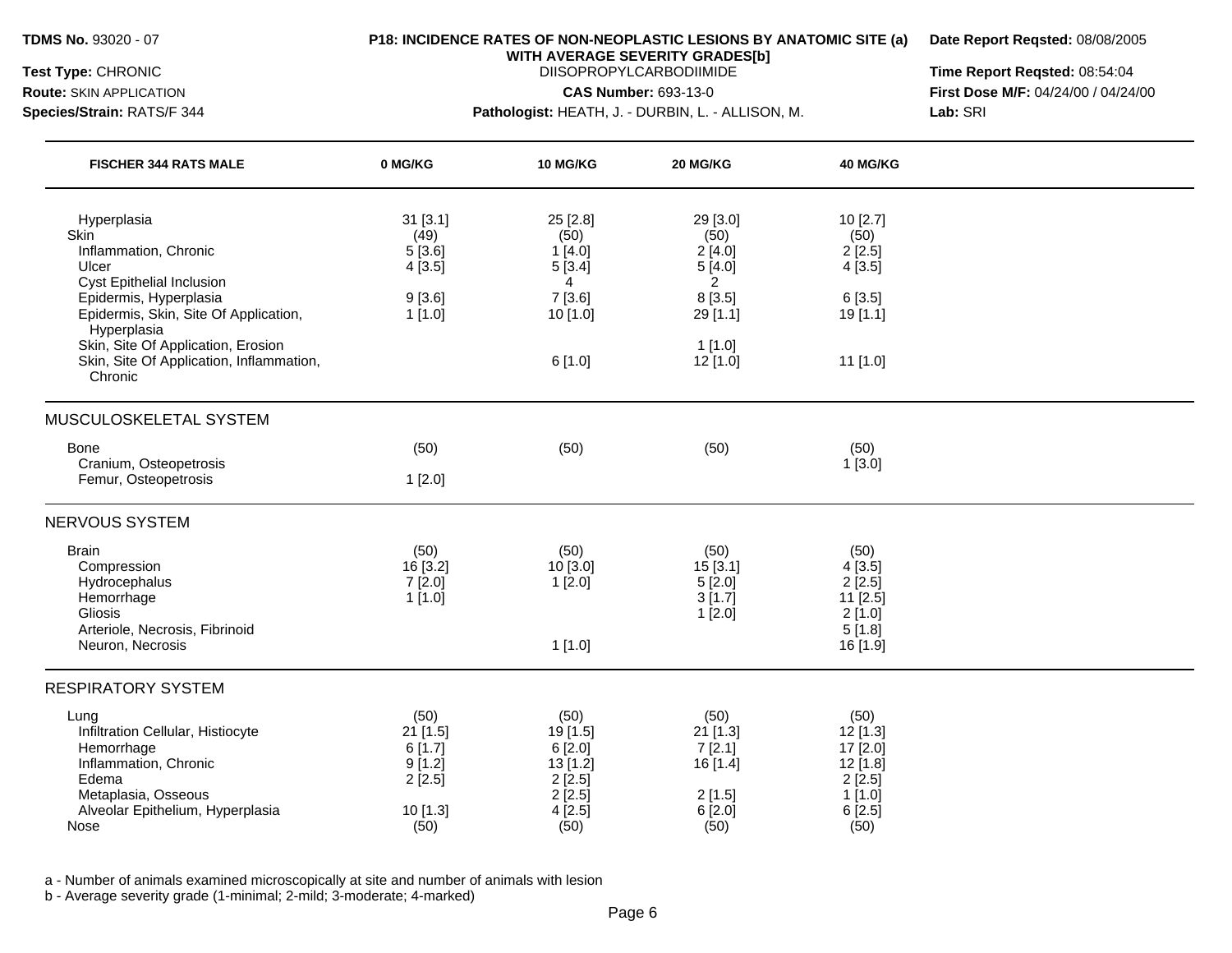#### **P18: INCIDENCE RATES OF NON-NEOPLASTIC LESIONS BY ANATOMIC SITE (a)**

**Date Report Reqsted:** 08/08/2005

**WITH AVERAGE SEVERITY GRADES[b]**  DIISOPROPYLCARBODIIMIDE

**CAS Number:** 693-13-0

**Route:** SKIN APPLICATION **Species/Strain:** RATS/F 344

#### **Pathologist:** HEATH, J. - DURBIN, L. - ALLISON, M.

**Time Report Reqsted:** 08:54:04 **First Dose M/F:** 04/24/00 / 04/24/00 **Lab:** SRI

| 22<br>22 [1.5]<br>11 [1.7]                                              | 12<br>13 [1.8]                                                                    | 12                                                                         |        |
|-------------------------------------------------------------------------|-----------------------------------------------------------------------------------|----------------------------------------------------------------------------|--------|
|                                                                         | 8[1.9]                                                                            | 11 [1.6]<br>9[1.3]<br>$1$ [1.0]                                            |        |
|                                                                         |                                                                                   |                                                                            |        |
| (50)<br>1[3.0]<br>1[1.0]<br>1[3.0]<br>(50)<br>1[3.0]<br>1[2.0]          | (50)<br>2[2.0]<br>1[2.0]<br>5[1.8]<br>6[2.0]<br>(50)<br>1[2.0]                    | (50)<br>1[2.0]<br>5[2.4]<br>23 [1.7]<br>1[3.0]<br>3[2.0]<br>(50)<br>1[2.0] |        |
|                                                                         |                                                                                   |                                                                            |        |
| (50)<br>46 [1.8]<br>5[2.4]<br>1[3.0]<br>1[3.0]<br>4[2.8]<br>(0)<br>(50) | (50)<br>42 [2.3]<br>9[2.3]<br>2[3.5]<br>1[2.0]<br>(1)<br>1[4.0]<br>(50)<br>1[2.0] | (50)<br>30 [1.4]<br>1[3.0]<br>1[3.0]<br>1[2.0]<br>(0)<br>(49)<br>3[3.0]    |        |
|                                                                         |                                                                                   | 2[2.5]<br>1[4.0]                                                           | 4[2.5] |

a - Number of animals examined microscopically at site and number of animals with lesion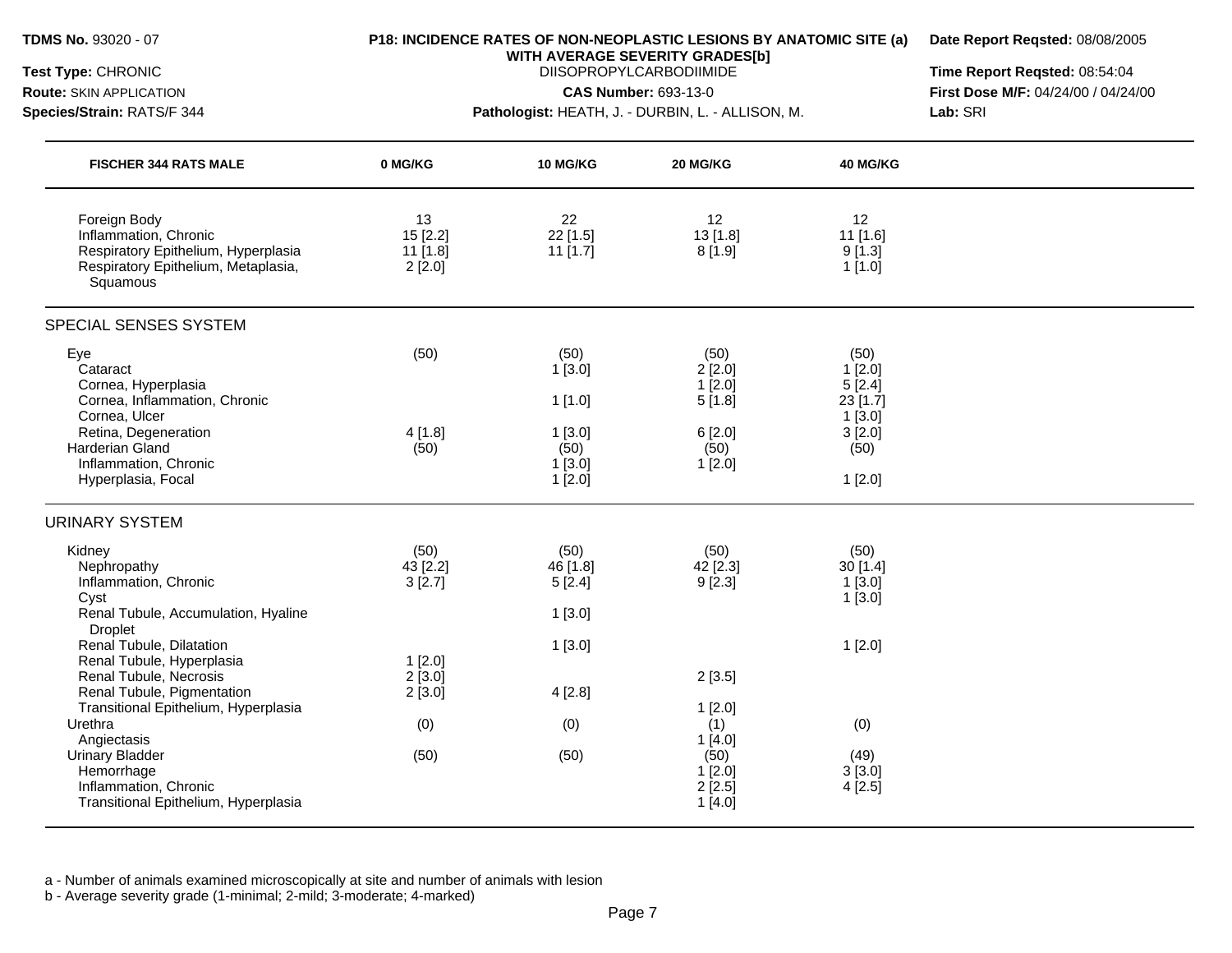| <b>TDMS No. 93020 - 07</b>     | <b>P18: INCIDENCE RATES OF NON-NEOPLASTIC LESIONS BY ANATOMIC SITE (a)</b> | Date Report Regsted: 08/08/2005                   |                                                                   |                 |                               |
|--------------------------------|----------------------------------------------------------------------------|---------------------------------------------------|-------------------------------------------------------------------|-----------------|-------------------------------|
| <b>Test Type: CHRONIC</b>      |                                                                            |                                                   | WITH AVERAGE SEVERITY GRADES[b]<br><b>DIISOPROPYLCARBODIIMIDE</b> |                 | Time Report Regsted: 08:54:04 |
| <b>Route: SKIN APPLICATION</b> |                                                                            | <b>CAS Number: 693-13-0</b>                       |                                                                   |                 |                               |
| Species/Strain: RATS/F 344     |                                                                            | Pathologist: HEATH, J. - DURBIN, L. - ALLISON, M. | Lab: SRI                                                          |                 |                               |
| <b>FISCHER 344 RATS MALE</b>   | 0 MG/KG                                                                    | 10 MG/KG                                          | 20 MG/KG                                                          | <b>40 MG/KG</b> |                               |
|                                |                                                                            |                                                   |                                                                   |                 |                               |
|                                |                                                                            |                                                   |                                                                   |                 |                               |

\*\*\* END OF MALE \*\*\*

a - Number of animals examined microscopically at site and number of animals with lesion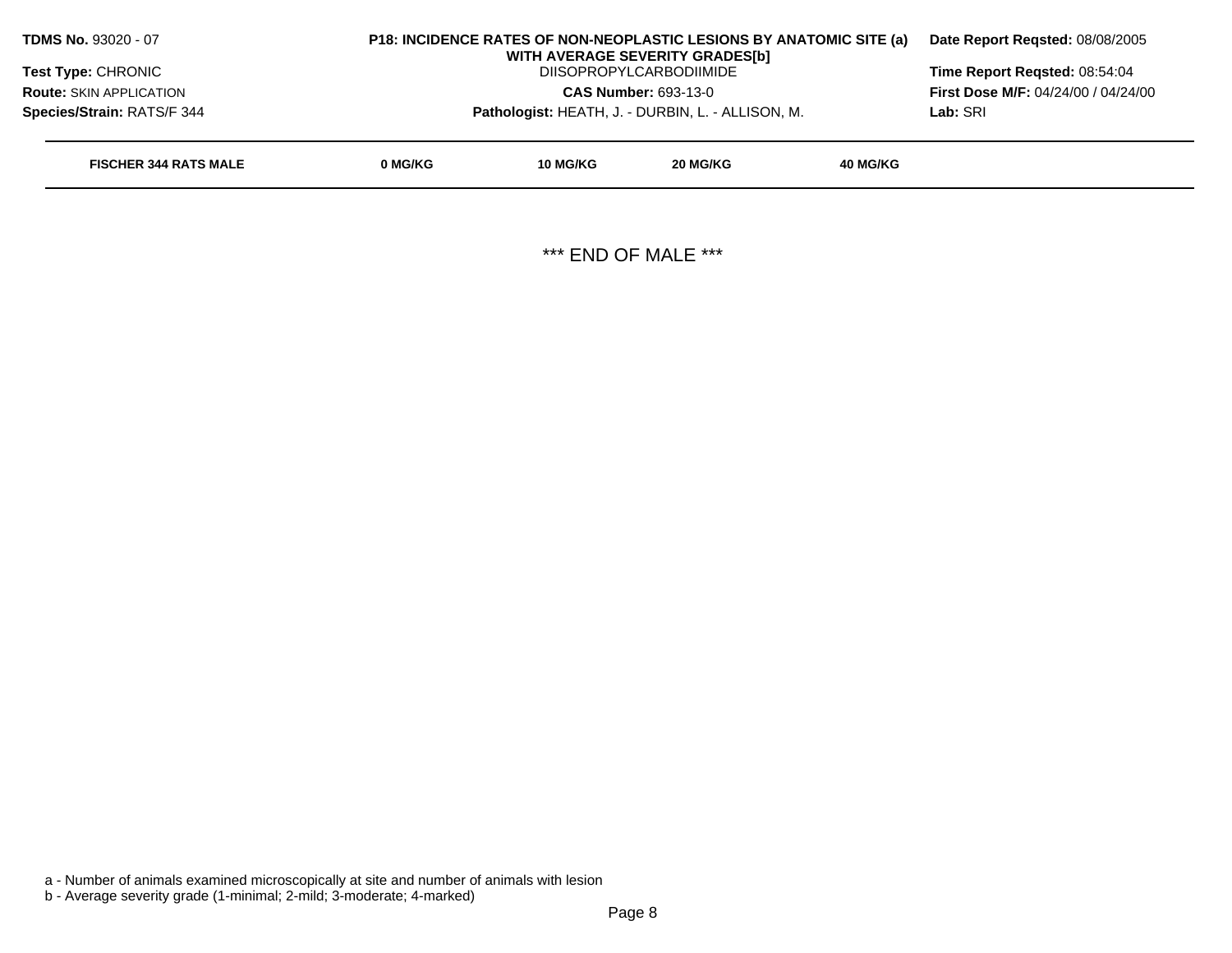**Route:** SKIN APPLICATION **Species/Strain:** RATS/F 344

#### **P18: INCIDENCE RATES OF NON-NEOPLASTIC LESIONS BY ANATOMIC SITE (a)**

**Date Report Reqsted:** 08/08/2005

**WITH AVERAGE SEVERITY GRADES[b]**  DIISOPROPYLCARBODIIMIDE

**CAS Number:** 693-13-0

**Pathologist:** HEATH, J. - DURBIN, L. - ALLISON, M.

**Time Report Reqsted:** 08:54:04 **First Dose M/F:** 04/24/00 / 04/24/00 **Lab:** SRI

| <b>FISCHER 344 RATS FEMALE</b>                               | 0 MG/KG        | <b>10 MG/KG</b> | 20 MG/KG       | 40 MG/KG                |  |
|--------------------------------------------------------------|----------------|-----------------|----------------|-------------------------|--|
| <b>Disposition Summary</b>                                   |                |                 |                |                         |  |
| <b>Animals Initially in Study</b>                            | 50             | 50              | 50             | 50                      |  |
| <b>Early Deaths</b>                                          |                |                 |                |                         |  |
| <b>Moribund Sacrifice</b>                                    | 13             | 9               | $10$           | 14                      |  |
| <b>Natural Death</b>                                         | $\overline{7}$ | 9               | 8              | 10                      |  |
| <b>Survivors</b>                                             |                |                 |                |                         |  |
| <b>Terminal Sacrifice</b>                                    | 30             | 32              | 32             | 25                      |  |
| Other<br><b>Animals Examined Microscopically</b>             | 50             | 50              | 50             | $\mathbf{1}$<br>49      |  |
|                                                              |                |                 |                |                         |  |
| <b>ALIMENTARY SYSTEM</b>                                     |                |                 |                |                         |  |
| Intestine Large, Cecum                                       | (50)           | (50)            | (50)           | (49)                    |  |
| Edema                                                        | 1[2.0]         | 3[2.0]          | 1[3.0]         | 2[3.0]                  |  |
| Inflammation, Chronic                                        |                | 1[3.0]          |                |                         |  |
| Intestine Large, Rectum                                      | (50)           | (48)            | (43)           | (44)                    |  |
| Hemorrhage                                                   |                |                 |                | 1[2.0]                  |  |
| Intestine Small, Duodenum                                    | (49)           | (50)            | (50)           | (49)                    |  |
| Epithelium, Hyperplasia                                      | 1[1.0]         |                 |                |                         |  |
| Intestine Small, Jejunum                                     | (47)           | (50)            | (50)           | (46)                    |  |
| Epithelium, Hyperplasia                                      |                |                 | 1[1.0]         |                         |  |
| Liver                                                        | (50)<br>42     | (50)            | (50)           | (49)<br>40              |  |
| <b>Basophilic Focus</b><br>Infiltration Cellular, Mixed Cell |                | 43<br>11 [1.5]  | 45<br>13 [1.6] | 8[1.4]                  |  |
| <b>Mixed Cell Focus</b>                                      | 8[1.8]<br>3    | 5               | $\overline{7}$ | $\mathbf 1$             |  |
| Hematopoietic Cell Proliferation                             | 1[1.0]         |                 | $1$ [1.0]      |                         |  |
| Necrosis, Focal                                              | 5[1.4]         | $1$ [1.0]       | 3[1.7]         | 4[1.5]                  |  |
| <b>Eosinophilic Focus</b>                                    | 4              | 3               | 8              | 5                       |  |
| Clear Cell Focus                                             | 10             | 6               | 4              | $\overline{\mathbf{4}}$ |  |
| Hepatodiaphragmatic Nodule                                   | 11             | 6               | 12             | 8                       |  |
| Regeneration                                                 | 1[2.0]         |                 |                | 2[2.5]                  |  |
| Hemorrhage                                                   |                | 1[2.0]          | 2[2.0]         | 1[3.0]                  |  |
| Cyst                                                         |                |                 | 1[3.0]         |                         |  |
| Angiectasis                                                  |                |                 | 1[2.0]         | $1$ [2.0]               |  |
| Bile Duct, Hyperplasia                                       | 5[1.6]         | 3[1.3]          | 2[1.5]         | 5[1.8]                  |  |
| Centrilobular, Necrosis                                      | 1[2.0]         |                 |                | 2[1.5]                  |  |
| Hepatocyte, Vacuolization Cytoplasmic                        | 5[2.8]         | 5[2.8]          | 3[3.0]         | 4[3.0]                  |  |

a - Number of animals examined microscopically at site and number of animals with lesion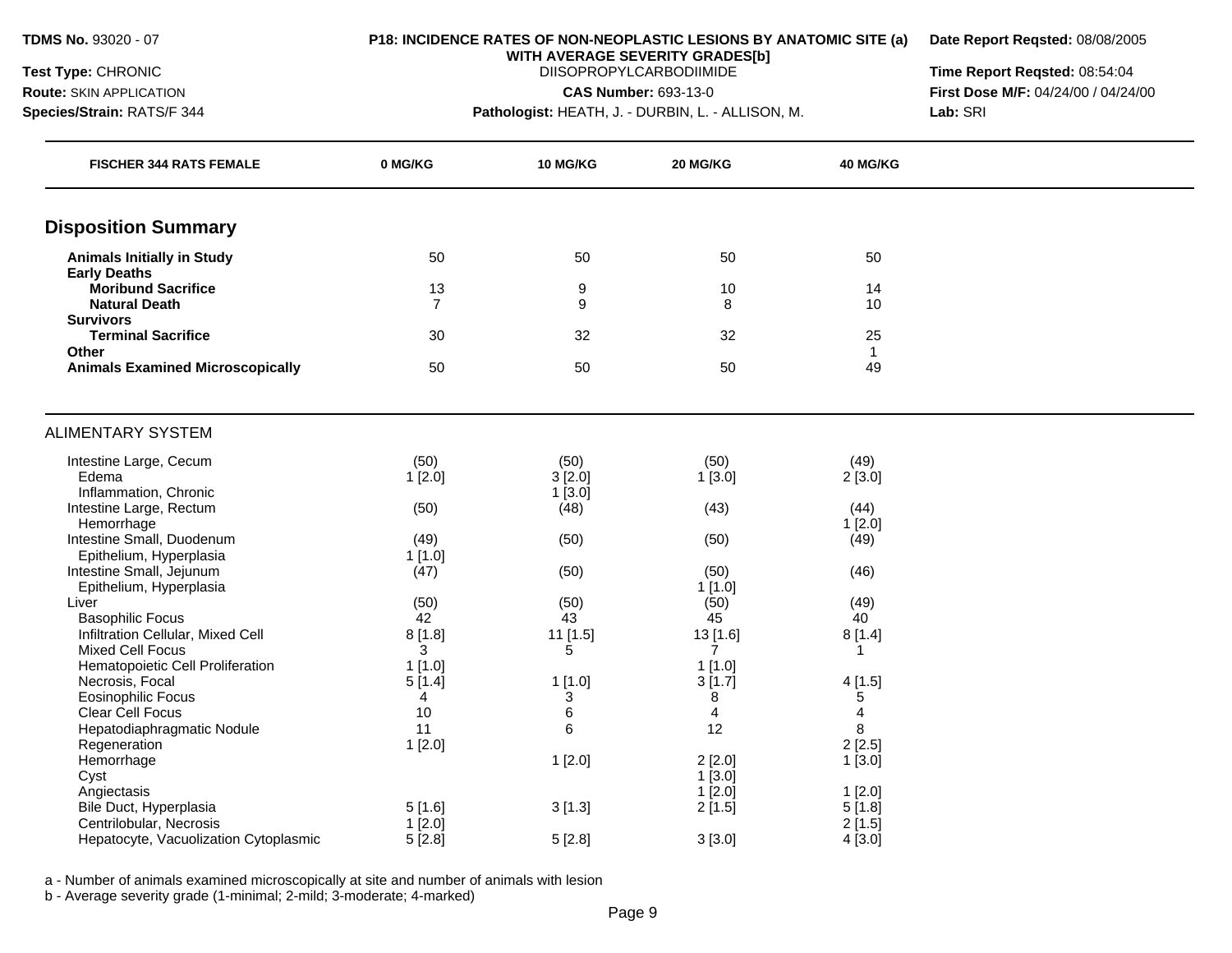#### **P18: INCIDENCE RATES OF NON-NEOPLASTIC LESIONS BY ANATOMIC SITE (a)**

**Date Report Reqsted:** 08/08/2005

**WITH AVERAGE SEVERITY GRADES[b]**  DIISOPROPYLCARBODIIMIDE

**CAS Number:** 693-13-0

**Route:** SKIN APPLICATION **Species/Strain:** RATS/F 344

**Pathologist:** HEATH, J. - DURBIN, L. - ALLISON, M.

**Time Report Reqsted:** 08:54:04 **First Dose M/F:** 04/24/00 / 04/24/00 **Lab:** SRI

| <b>FISCHER 344 RATS FEMALE</b>                                                                                                                                         | 0 MG/KG                                                           | 10 MG/KG                                                  | 20 MG/KG                                                         | 40 MG/KG                                                            |  |
|------------------------------------------------------------------------------------------------------------------------------------------------------------------------|-------------------------------------------------------------------|-----------------------------------------------------------|------------------------------------------------------------------|---------------------------------------------------------------------|--|
| Kupffer Cell, Pigmentation<br>Mesentery<br>Fat, Necrosis                                                                                                               | 1[2.0]<br>(11)<br>11 [2.9]                                        | 1[2.0]<br>(12)<br>11 [2.7]                                | (9)<br>8 [3.0]                                                   | 1[2.0]<br>(9)<br>9[2.7]                                             |  |
| Oral Mucosa<br>Cyst                                                                                                                                                    | (1)                                                               | (0)                                                       | (2)<br>1[3.0]                                                    | (0)                                                                 |  |
| Pancreas<br>Atrophy<br>Cyst                                                                                                                                            | (50)<br>15[1.5]<br>4[3.0]                                         | (50)<br>16 [2.1]<br>6 [3.0]                               | (50)<br>18 [1.8]<br>5[3.0]                                       | (49)<br>19 [2.1]                                                    |  |
| Necrosis<br>Acinus, Cytoplasmic Alteration<br>Acinus, Hyperplasia, Focal<br>Salivary Glands                                                                            | (50)                                                              | 1[3.0]<br>1[2.0]<br>(50)                                  | $1$ [3.0]<br>1[2.0]<br>(50)                                      | 1[3.0]<br>(48)                                                      |  |
| Atrophy<br>Stomach, Forestomach<br>Ulcer<br>Edema<br>Epithelium, Hyperplasia                                                                                           | 3[2.0]<br>(50)<br>3[3.7]<br>2[2.5]<br>4[2.5]                      | 1[3.0]<br>(50)                                            | 1[3.0]<br>(50)<br>1[4.0]<br>1[3.0]<br>2[2.5]                     | 1[2.0]<br>(49)<br>4[3.5]<br>2[2.5]<br>2[2.5]                        |  |
| Stomach, Glandular<br>Erosion<br>Ulcer<br>Edema<br>Glands, Hyperplasia                                                                                                 | (50)<br>1[3.0]<br>1[1.0]                                          | (50)<br>1[3.0]<br>1[2.0]                                  | (50)<br>2[3.0]<br>1[2.0]<br>1[3.0]<br>1[1.0]                     | (49)<br>4[2.3]<br>1[2.0]<br>1[3.0]                                  |  |
| <b>CARDIOVASCULAR SYSTEM</b>                                                                                                                                           |                                                                   |                                                           |                                                                  |                                                                     |  |
| Heart<br>Cardiomyopathy<br>Thrombosis<br>Inflammation, Chronic                                                                                                         | (50)<br>30[1.5]<br>1[4.0]                                         | (50)<br>39 [1.8]<br>1[4.0]<br>1[3.0]                      | (50)<br>$35$ [1.9]<br>1[3.0]                                     | (49)<br>$31$ [1.5]<br>1[3.0]<br>1[3.0]                              |  |
| <b>ENDOCRINE SYSTEM</b>                                                                                                                                                |                                                                   |                                                           |                                                                  |                                                                     |  |
| <b>Adrenal Cortex</b><br>Degeneration, Fatty<br>Hyperplasia, Focal<br>Hypertrophy, Focal<br><b>Accessory Adrenal Cortical Nodule</b><br>Adrenal Medulla<br>Hyperplasia | (50)<br>20[2.1]<br>3[1.7]<br>10 [2.3]<br>9[3.0]<br>(49)<br>5[1.2] | (50)<br>15 [2.5]<br>10 [2.2]<br>6 [3.0]<br>(50)<br>2[1.0] | (50)<br>16 [2.5]<br>4[2.3]<br>9[1.8]<br>9[3.0]<br>(50)<br>4[2.0] | (49)<br>$17$ [2.1]<br>5[1.0]<br>8[2.4]<br>8 [3.0]<br>(49)<br>2[1.0] |  |

a - Number of animals examined microscopically at site and number of animals with lesion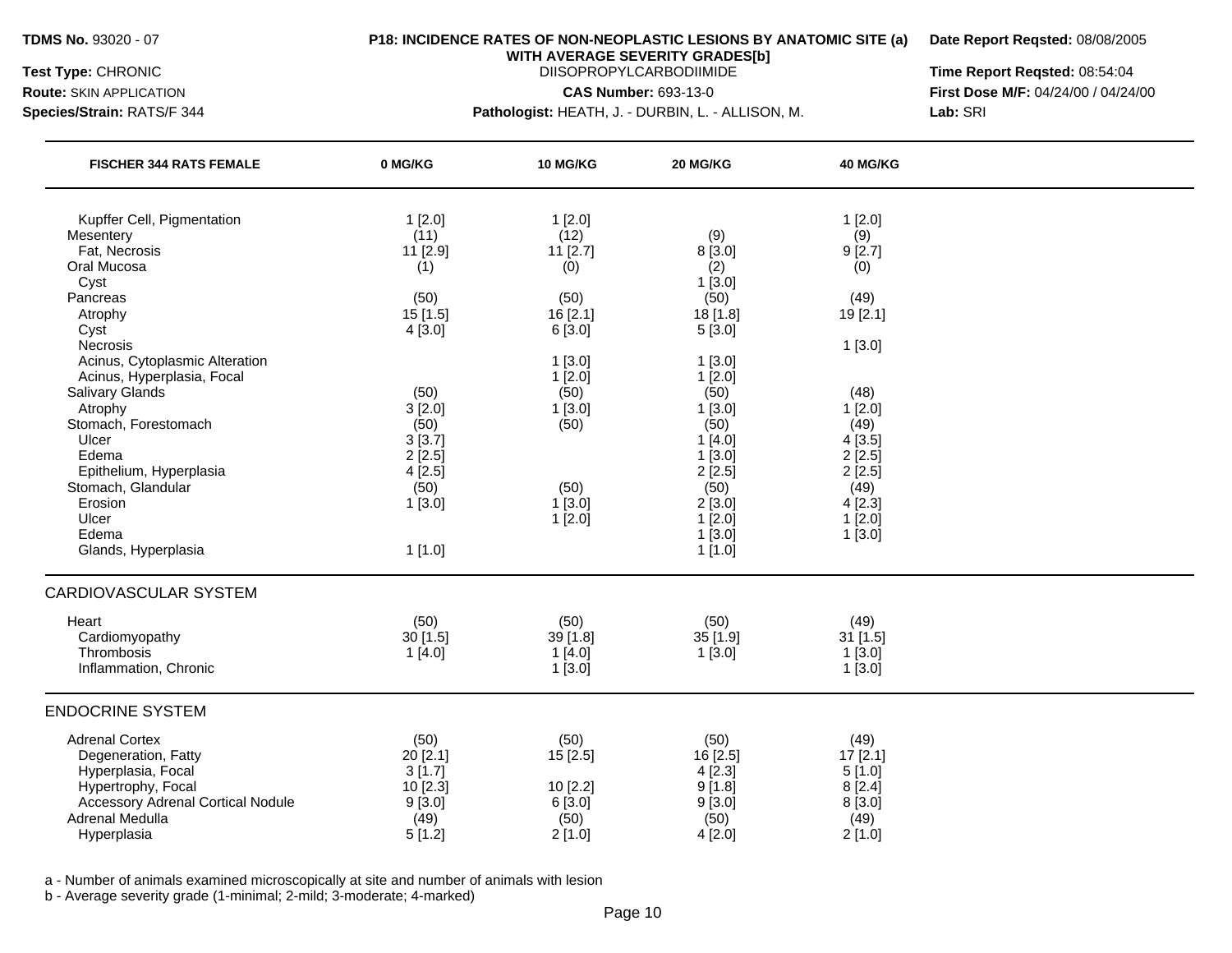## **TDMS No.** 93020 - 07 **P18: INCIDENCE RATES OF NON-NEOPLASTIC LESIONS BY ANATOMIC SITE (a) Date Report Reqsted:** 08/08/2005

**WITH AVERAGE SEVERITY GRADES[b]** 

**Species/Strain:** RATS/F 344 **Pathologist:** HEATH, J. - DURBIN, L. - ALLISON, M. **Lab:** SRI

**Test Type:** CHRONIC **Time Report Reqsted:** 08:54:04 **Route:** SKIN APPLICATION **CAS Number:** 693-13-0 **First Dose M/F:** 04/24/00 / 04/24/00

| <b>FISCHER 344 RATS FEMALE</b>                                                                                                                                                                                                                      | 0 MG/KG                                                                    | 10 MG/KG                                                                 | 20 MG/KG                                                           | 40 MG/KG                                                           |  |
|-----------------------------------------------------------------------------------------------------------------------------------------------------------------------------------------------------------------------------------------------------|----------------------------------------------------------------------------|--------------------------------------------------------------------------|--------------------------------------------------------------------|--------------------------------------------------------------------|--|
| Islets, Pancreatic<br>Hyperplasia                                                                                                                                                                                                                   | (50)<br>1[2.0]                                                             | (50)                                                                     | (50)<br>2[2.0]                                                     | (49)                                                               |  |
| Metaplasia, Hepatocyte<br><b>Pituitary Gland</b><br>Pars Distalis, Angiectasis<br>Pars Distalis, Cyst<br>Pars Distalis, Hyperplasia, Focal<br>Pars Intermedia, Angiectasis<br>Pars Intermedia, Cyst<br><b>Thyroid Gland</b><br>Ultimobranchial Cyst | (50)<br>1[2.0]<br>16 [3.0]<br>7[2.3]<br>1[3.0]<br>(50)                     | 1[2.0]<br>(50)<br>6[2.5]<br>6[3.0]<br>7[2.0]<br>1[2.0]<br>1[3.0]<br>(50) | (50)<br>4[2.8]<br>15 [3.0]<br>10 [2.4]<br>2[3.0]<br>2[3.0]<br>(50) | (49)<br>4[3.5]<br>14 [3.0]<br>11 [2.2]<br>2[2.5]<br>(49)<br>2[3.0] |  |
| C-cell, Hyperplasia<br>Follicle, Cyst<br>Follicular Cell, Hyperplasia                                                                                                                                                                               | 17 [1.6]<br>2[3.0]<br>1[1.0]                                               | 14 [1.5]<br>2[3.0]                                                       | 10 [1.8]<br>3[3.0]<br>1[1.0]                                       | 12 [1.6]<br>1[3.0]<br>1[2.0]                                       |  |
| <b>GENERAL BODY SYSTEM</b><br>None<br><b>GENITAL SYSTEM</b>                                                                                                                                                                                         |                                                                            |                                                                          |                                                                    |                                                                    |  |
| <b>Clitoral Gland</b><br>Inflammation, Chronic<br>Cyst<br>Hyperplasia<br>Ovary<br>Cyst<br>Angiectasis<br>Corpus Luteum, Hyperplasia<br>Uterus                                                                                                       | (50)<br>13 [2.3]<br>1[3.0]<br>(50)<br>11 [3.0]<br>1[4.0]<br>1[3.0]<br>(50) | (49)<br>2[2.0]<br>3[3.0]<br>2[2.0]<br>(50)<br>8 [3.0]<br>(50)            | (50)<br>10[2.3]<br>1[3.0]<br>2[1.0]<br>(50)<br>9[3.0]<br>(50)      | (49)<br>3[2.0]<br>3[3.0]<br>(49)<br>6[3.0]<br>(49)                 |  |
| Endometrium, Hyperplasia, Cystic<br>Vagina<br>Inflammation, Chronic<br>Cyst<br><b>HEMATOPOIETIC SYSTEM</b>                                                                                                                                          | 4[2.8]<br>(6)<br>1[4.0]<br>1[4.0]                                          | 10 [2.2]<br>(6)<br>$\mathbf{1}$                                          | 5[2.2]<br>(5)                                                      | 9[2.4]<br>(11)                                                     |  |
| <b>Bone Marrow</b>                                                                                                                                                                                                                                  | (50)                                                                       | (50)                                                                     | (50)                                                               | (49)                                                               |  |

a - Number of animals examined microscopically at site and number of animals with lesion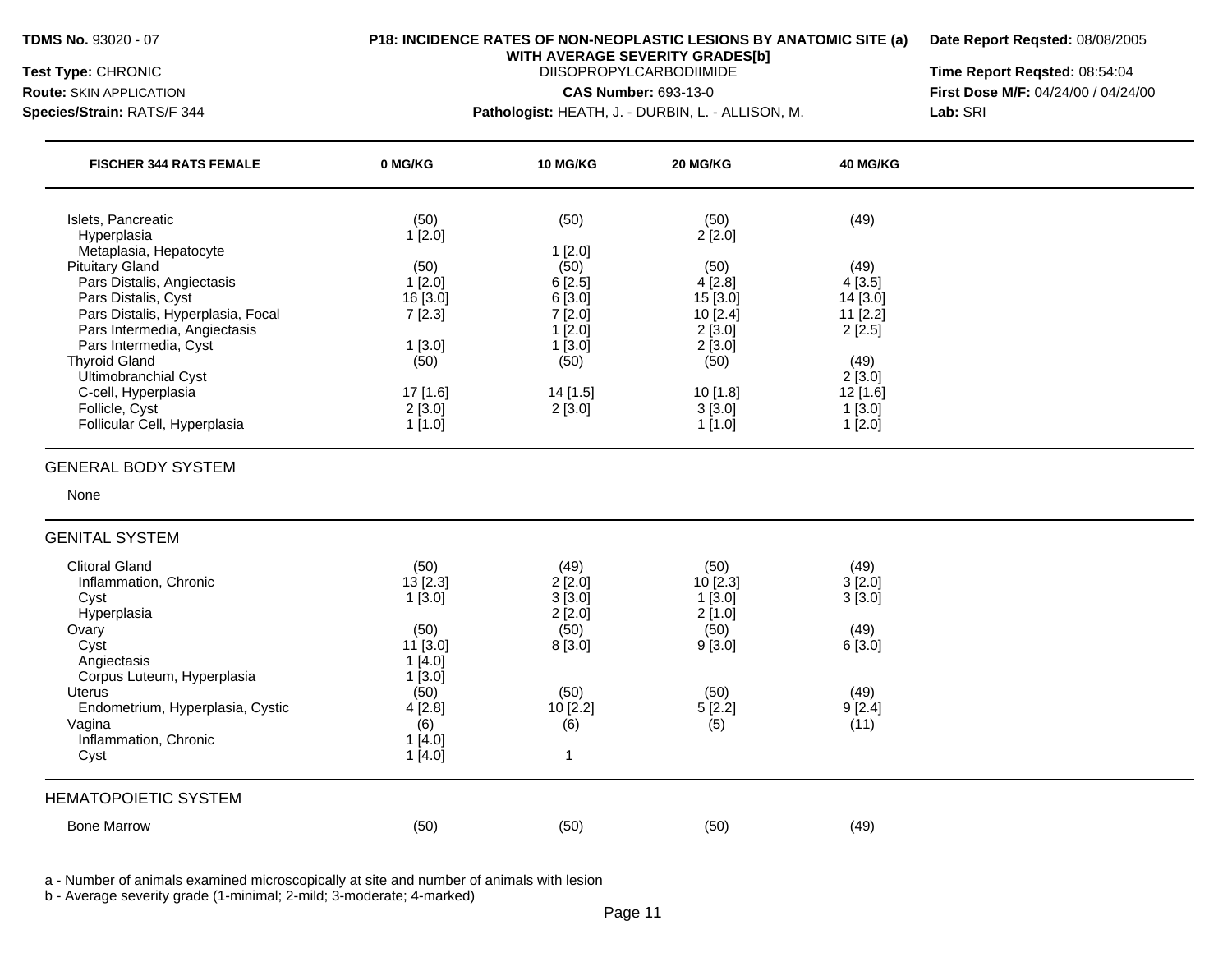**Route:** SKIN APPLICATION

## **P18: INCIDENCE RATES OF NON-NEOPLASTIC LESIONS BY ANATOMIC SITE (a)**

**Date Report Reqsted:** 08/08/2005

**WITH AVERAGE SEVERITY GRADES[b]**  DIISOPROPYLCARBODIIMIDE

**CAS Number:** 693-13-0

**Species/Strain:** RATS/F 344

**Pathologist:** HEATH, J. - DURBIN, L. - ALLISON, M.

**Time Report Reqsted:** 08:54:04 **First Dose M/F:** 04/24/00 / 04/24/00 **Lab:** SRI

| <b>FISCHER 344 RATS FEMALE</b>                                                                   | 0 MG/KG                          | 10 MG/KG                           | 20 MG/KG                      | 40 MG/KG                       |  |
|--------------------------------------------------------------------------------------------------|----------------------------------|------------------------------------|-------------------------------|--------------------------------|--|
| Hyperplasia<br>Myelofibrosis                                                                     | 6[3.2]                           | 8[2.6]<br>1[2.0]                   | 3[2.7]<br>2[3.0]              | 6[2.7]<br>2[2.0]               |  |
| Infiltration Cellular, Histiocyte<br>Lymph Node                                                  | (13)                             | (10)                               | (14)                          | 2[3.0]<br>(8)                  |  |
| Deep Cervical, Hemorrhage<br>Deep Cervical, Hyperplasia, Lymphoid<br>Deep Cervical, Pigmentation |                                  | 1[4.0]<br>1[2.0]<br>1[2.0]         |                               |                                |  |
| Mediastinal, Ectasia<br>Mediastinal, Hemorrhage                                                  | 4[1.8]                           | 4[3.0]                             | $1$ [2.0]<br>4[1.8]           | 3[2.0]                         |  |
| Mediastinal, Hyperplasia, Lymphoid<br>Mediastinal, Pigmentation<br>Pancreatic, Hemorrhage        | 3[2.0]<br>6[2.7]<br>1[1.0]       | 5[3.0]<br>6[2.7]<br>3[2.0]         | 7[2.4]<br>9[2.8]<br>1[2.0]    | 2[2.5]<br>1[2.0]               |  |
| Pancreatic, Hyperplasia, Lymphoid<br>Pancreatic, Pigmentation                                    | 1[2.0]                           | 1[2.0]<br>2[2.5]                   | 1[3.0]                        | 1[3.0]                         |  |
| Lymph Node, Mandibular<br>Ectasia<br>Hyperplasia, Lymphoid                                       | (3)<br>1[2.0]<br>1[2.0]          | (7)<br>4[2.5]                      | (1)                           | (2)<br>1[2.0]                  |  |
| Pigmentation<br>Lymph Node, Mesenteric                                                           | 1[2.0]<br>(50)                   | 1[2.0]<br>(50)                     | (50)                          | (48)                           |  |
| Pigmentation<br>Hemorrhage<br>Hyperplasia, Lymphoid                                              | 25 [2.1]<br>11 [1.5]<br>16 [2.3] | 24 [2.1]<br>$11$ [1.1]<br>20 [2.3] | 27 [2.0]<br>6[1.5]<br>12[2.1] | 17 [2.0]<br>5[1.8]<br>11 [2.3] |  |
| Ectasia<br><b>Necrosis</b>                                                                       |                                  | 1[3.0]                             |                               | 1[3.0]<br>1[3.0]               |  |
| Spleen<br>Pigmentation<br>Hematopoietic Cell Proliferation                                       | (50)<br>10 [3.0]<br>21 [2.0]     | (50)<br>16 [3.1]<br>29 [1.7]       | (50)<br>13[3.1]<br>29 [1.7]   | (49)<br>16 [3.0]<br>20 [1.8]   |  |
| Necrosis<br>Fibrosis                                                                             | 1[3.0]                           | 1[3.0]<br>1[2.0]                   | 2[4.0]                        | 2[3.0]                         |  |
| Hemorrhage<br>Hyperplasia, Reticulum Cell<br>Lymphoid Follicle, Atrophy                          |                                  | 2[3.0]                             |                               | 2[3.0]<br>1[3.0]<br>1[3.0]     |  |
| Lymphoid Follicle, Hyperplasia<br>Thymus                                                         | 1[3.0]<br>(50)                   | (48)                               | 3[3.3]<br>(49)                | 1[3.0]<br>(46)                 |  |
| Hyperplasia, Lymphoid<br>Hemorrhage                                                              | 1[3.0]<br>2[1.5]                 | 2[2.5]<br>2[2.0]                   | 1[3.0]<br>$1$ [2.0]           | 1[2.0]<br>1[3.0]               |  |

INTEGUMENTARY SYSTEM

a - Number of animals examined microscopically at site and number of animals with lesion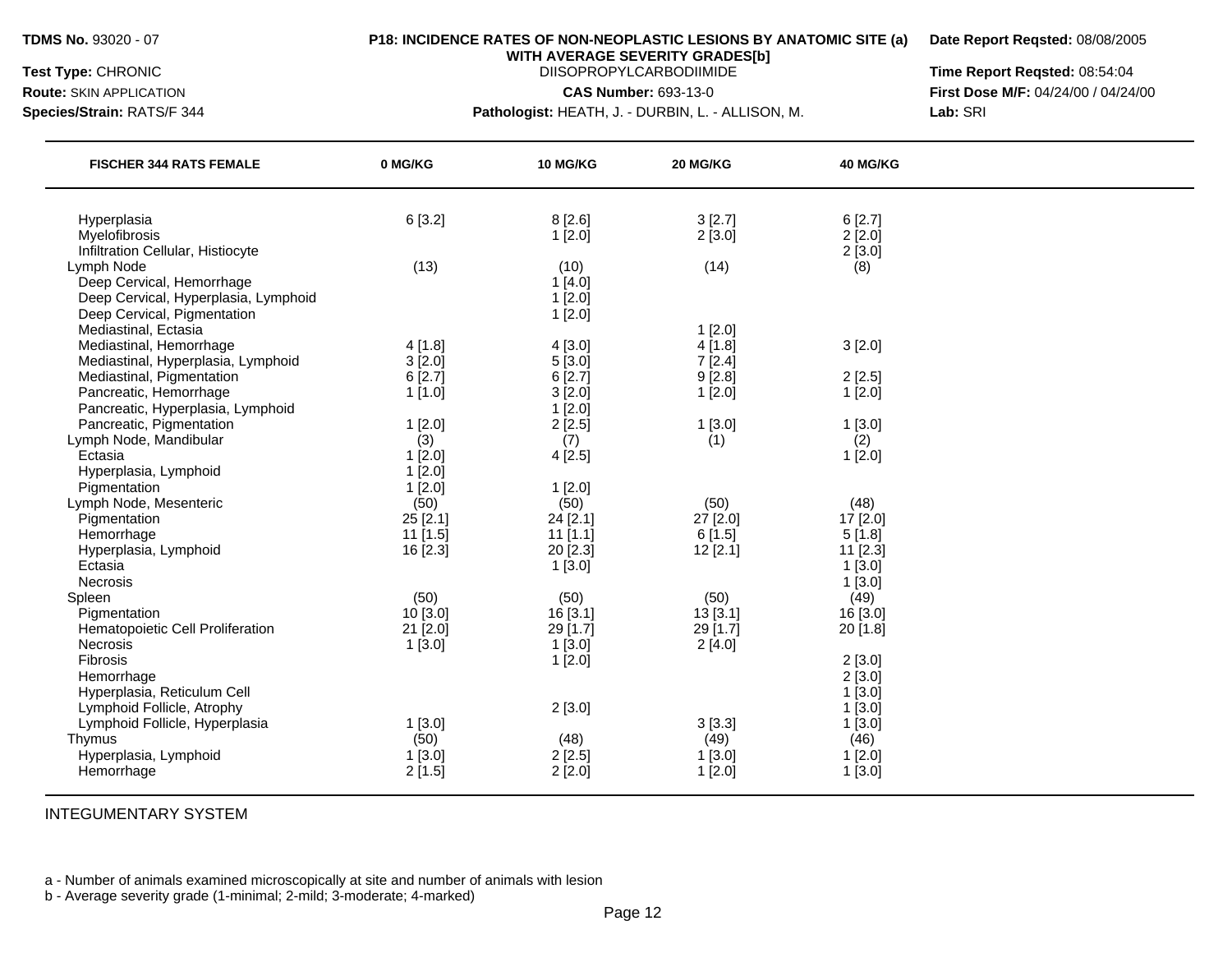### **P18: INCIDENCE RATES OF NON-NEOPLASTIC LESIONS BY ANATOMIC SITE (a)**

**Date Report Reqsted:** 08/08/2005

**WITH AVERAGE SEVERITY GRADES[b]**  DIISOPROPYLCARBODIIMIDE

**CAS Number:** 693-13-0

**Route:** SKIN APPLICATION **Species/Strain:** RATS/F 344

**Pathologist:** HEATH, J. - DURBIN, L. - ALLISON, M.

**Time Report Reqsted:** 08:54:04 **First Dose M/F:** 04/24/00 / 04/24/00 **Lab:** SRI

| <b>FISCHER 344 RATS FEMALE</b>                                                                                                                        | 0 MG/KG                                                              | <b>10 MG/KG</b>                                                | 20 MG/KG                                                                      | <b>40 MG/KG</b>                                             |  |
|-------------------------------------------------------------------------------------------------------------------------------------------------------|----------------------------------------------------------------------|----------------------------------------------------------------|-------------------------------------------------------------------------------|-------------------------------------------------------------|--|
| <b>Mammary Gland</b><br>Hyperplasia<br><b>Skin</b><br>Inflammation, Chronic<br>Cyst Epithelial Inclusion                                              | (50)<br>45 [3.0]<br>(50)<br>2[3.5]                                   | (50)<br>46 [2.9]<br>(50)<br>1[1.0]<br>-1                       | (50)<br>45 [2.9]<br>(50)                                                      | (48)<br>41 [2.7]<br>(49)                                    |  |
| Ulcer<br>Epidermis, Skin, Site Of Application,<br>Hyperplasia                                                                                         | 1[1.0]                                                               | 5[1.0]                                                         | 1[4.0]<br>16 [1.0]                                                            | 21 [1.0]                                                    |  |
| Epidermis, Hyperplasia<br>Skin, Site Of Application, Inflammation,<br>Chronic                                                                         | 2[3.5]                                                               | 2[1.5]                                                         | 2[2.5]<br>3[1.0]                                                              | 1[2.0]<br>10 [1.0]                                          |  |
| MUSCULOSKELETAL SYSTEM                                                                                                                                |                                                                      |                                                                |                                                                               |                                                             |  |
| None                                                                                                                                                  |                                                                      |                                                                |                                                                               |                                                             |  |
| <b>NERVOUS SYSTEM</b>                                                                                                                                 |                                                                      |                                                                |                                                                               |                                                             |  |
| <b>Brain</b><br>Compression<br>Hydrocephalus<br>Necrosis<br>Gliosis<br>Hemorrhage<br>Angiectasis                                                      | (50)<br>14[2.9]<br>2[2.5]<br>2[2.5]<br>$1$ [3.0]<br>1[1.0]<br>1[3.0] | (50)<br>13 [3.7]<br>8[2.3]<br>$1$ [2.0]<br>$1$ [3.0]<br>8[1.4] | (50)<br>14 [3.3]<br>1[2.0]<br>2[2.5]<br>$2$ [ $2.5$ ]<br>1[2.0]               | (49)<br>13[3.1]<br>2[2.0]                                   |  |
| <b>RESPIRATORY SYSTEM</b>                                                                                                                             |                                                                      |                                                                |                                                                               |                                                             |  |
| Lung<br>Inflammation, Chronic<br>Infiltration Cellular, Histiocyte<br>Hemorrhage<br>Metaplasia, Squamous<br>Edema<br>Metaplasia, Osseous<br>Emphysema | (50)<br>10 [1.9]<br>22 [1.2]<br>8[1.6]<br>$1$ [3.0]<br>4[2.0]        | (50)<br>22 [1.5]<br>26 [1.2]<br>14 [1.9]<br>4[2.8]             | (50)<br>19 [1.5]<br>30[1.5]<br>9[1.8]<br>1[2.0]<br>3[3.0]<br>2[1.0]<br>1[4.0] | (49)<br>10[1.1]<br>27 [1.2]<br>13 [1.8]<br>2[2.5]<br>1[1.0] |  |
| Pigmentation<br>Alveolar Epithelium, Hyperplasia                                                                                                      | 3[1.3]                                                               | 4[2.3]                                                         | 10 [1.9]                                                                      | 1[2.0]<br>$1$ [1.0]                                         |  |

a - Number of animals examined microscopically at site and number of animals with lesion